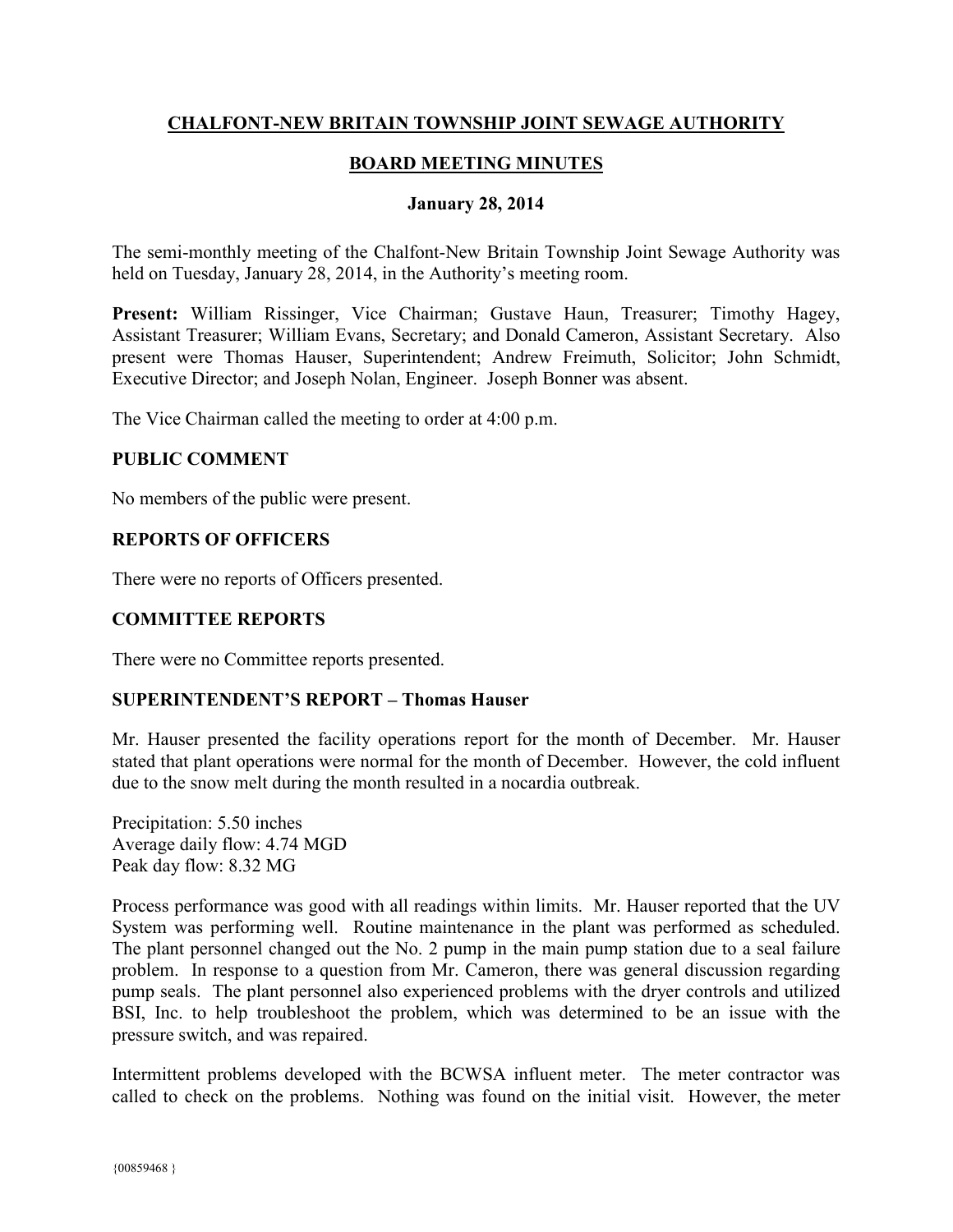contractor checked the influent meter again today and found a faulty sensor. The sensor was replaced and the meter appeared to be working properly. Mr. Rissinger asked if the Authority had the responsibility for fixing the problem. Mr. Schmidt responded that it was the Authority's issue to correct since it was the Authority's meter. Mr. Hauser reported that interim readings were conducted to determine BCWSA's flow while the meter was not working properly. Interim readings will continue to be taken over the next few weeks to make sure that the meter is working properly following the sensor replacement.

In addition, a coupling broke on the No. 2 aerator and parts were ordered.

A plant wide shutdown was performed so that Thomas Controls, Inc. could do work in the main circuit breaker panel and the pump station power feed. A generator was used for power during the shutdown.

In the collection system, routine maintenance, including the cleaning of a manhole in front of the self-storage facility on Butler Avenue, was performed as scheduled. The lateral at 198 Lenape Drive was televised to check on the status of a recent repair. The root cutter was used in the line and the line was treated with root killer. Root killer was also applied at 196 Lenape Drive. Verizon was called to correct phone problems at Pump Station No. 4. A portable flow meter has been installed and continues to gather data in the Brittany Drive manhole. The lateral at Los Sarapes was televised. Heavy grease build-up was found and a degreaser was applied. Mr. Cameron asked if Los Sarapes was required to have a grease trap. Mr. Schmidt reported that they were required to have a grease trap and, in fact, the Authority has confirmed that Los Sarapes has a grease trap, and it is being maintained properly at this time. There was general discussion regarding the condition of the lateral which serves Los Sarapes. Lastly, the lateral at 183 Cardinal Drive was televised and treated with root killer.

# **EXECUTIVE DIRECTOR'S REPORT – John E. Schmidt**

Mr. Schmidt reported that he received a letter than the Lenape Valley Swim Club is closed and going out of business. He also noted that the Swim Club's property had been sold for development.

Mr. Schmidt noted that a flyer had been provided to each member of the Board for a training course presented for authority board members by the Pennsylvania Municipal Authorities Association. Mr. Schmidt requested that he be notified of any interest in attending the training course by the next meeting.

Mr. Schmidt asked for any comments on the January 14 meeting minutes. There were no comments.

## **ENGINEER'S REPORT – Joseph Nolan, P. E.**

Mr. Nolan indicated that he met with the Electrical Contractor and the Engineer regarding completion of the Phase II Project. The meeting resulted in the generation of a list of items to complete. Mr. Nolan requested completion dates for such items, which were received today. He will be checking with Siemens to inquire about rescheduling the original start-up date. Mr.